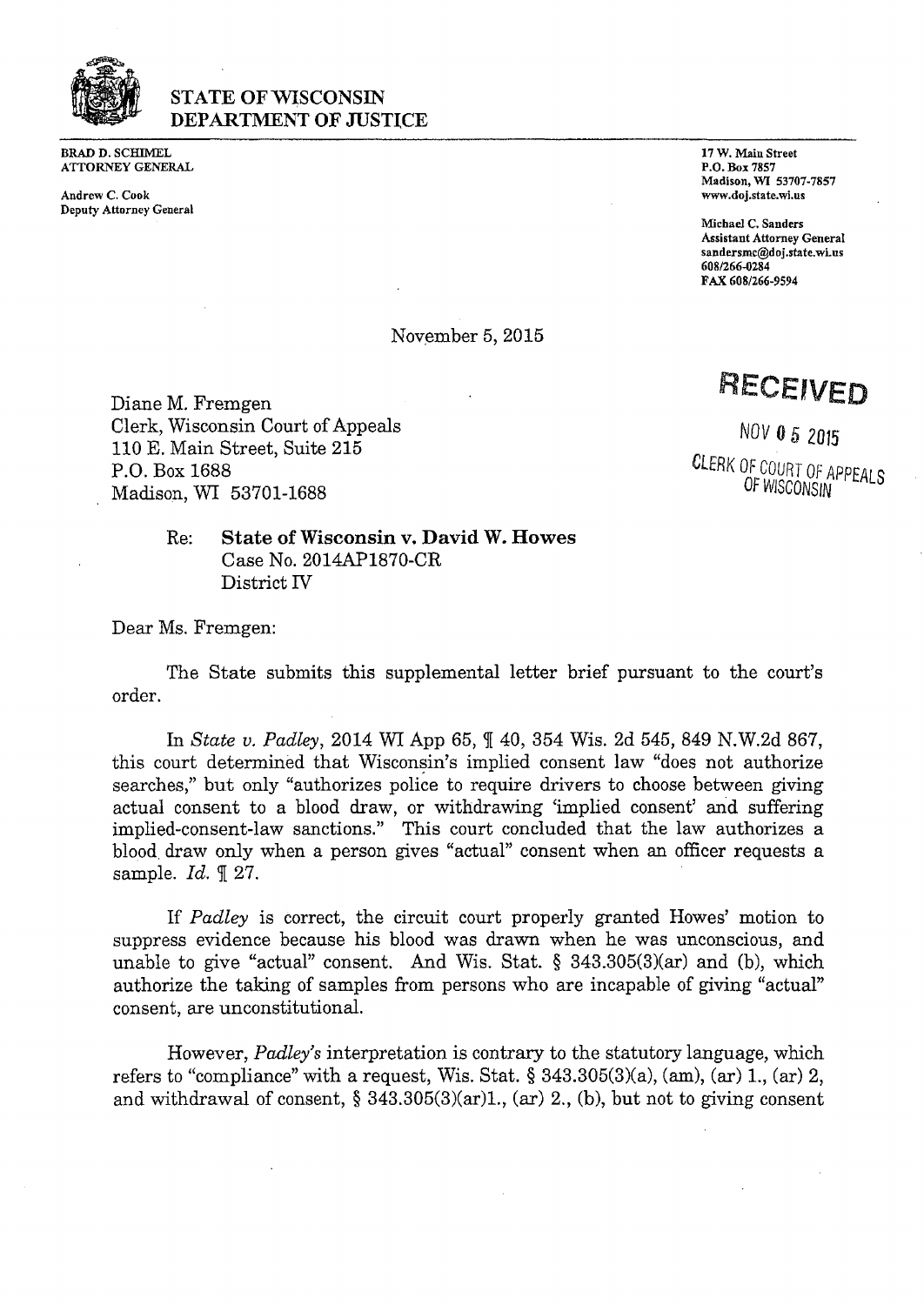Diane M. Fremgen, Clerk November 5, 2015 Page 2

when an officer requests a sample. "This statutory scheme does not contemplate a choice, but rather establishes that a defendant will suffer the consequences of revocation should he refuse to submit to the test after having given his implied consent to do so. The defendant's consent is not at issue." *Milwaukee County v. Proegler,* 95 Wis. 2d 614, 624, 291 N.W.2d 608 (1980).

*Padley's* interpretation is also contrary to numerous Wisconsin cases. In *State v. Disch,* 129 Wis. 2d 225, 385 N.W.2d 140 (1986), blood was drawn from a driver who was unable to give or withdraw consent. *Id.* at 234, 236. The supreme court concluded that because the driver was unconscious, "the blood test was properly taken and that there is no justification for suppression of the test results." *Id.* at 238.

In *State u. Piddington,* 2001 WI 24, 241 Wis. 2d 754, 623 N.W.2d 528, the supreme court concluded that an officer need only "use reasonable methods that reasonably convey" the information needed for a person to understand the implied consent law. *Id.*  $\mathbb{I}$  23, Whether Piddington, who was deaf, subjectively understood the warnings, was "irrelevant." *Id.* 1 32 n.19.

The supreme court presumably understood the Fourth Amendment when it decided these cases, but it found blood draws proper under the consent exception to the warrant requirement even if the driver could not understand the Informing the Accused information, or was unconscious. If*Padley* is right, *Disch* and *Piddington* are wrong.

In *Proegler,* this court noted that consent "is not optional, but is an implied condition precedent to the operation of a motor vehicle on Wisconsin public highways." *Proegler,* 95 Wis. 2d at 623 (citation omitted). This court recognized that "the taking of a breath sample is a search and seizure within the meanings of the United States and Wisconsin Constitutions," but concluded that "the concept of an informed consent to search and seizure under the fourth amendment has been rejected." *Id.* (citing *Schneckloth v. Bustamonte,* 412 U.S. 218, (1973)).

In *State v. Bohling,* 173 Wis. 2d 529, 494 N.W.2d 399 (1993) (abrogated on other grounds by *Missouri v. McNeely,* <sup>569</sup> U.S. \_, <sup>133</sup> S.Ct. <sup>1552</sup> (2013)), the supreme court recognized that "the Fourth Amendment warrant requirement is relaxed when the activity at issue constitutes a serious risk to public safety," and that "persons engaging in such activities have <sup>a</sup> reduced expectation of privacy."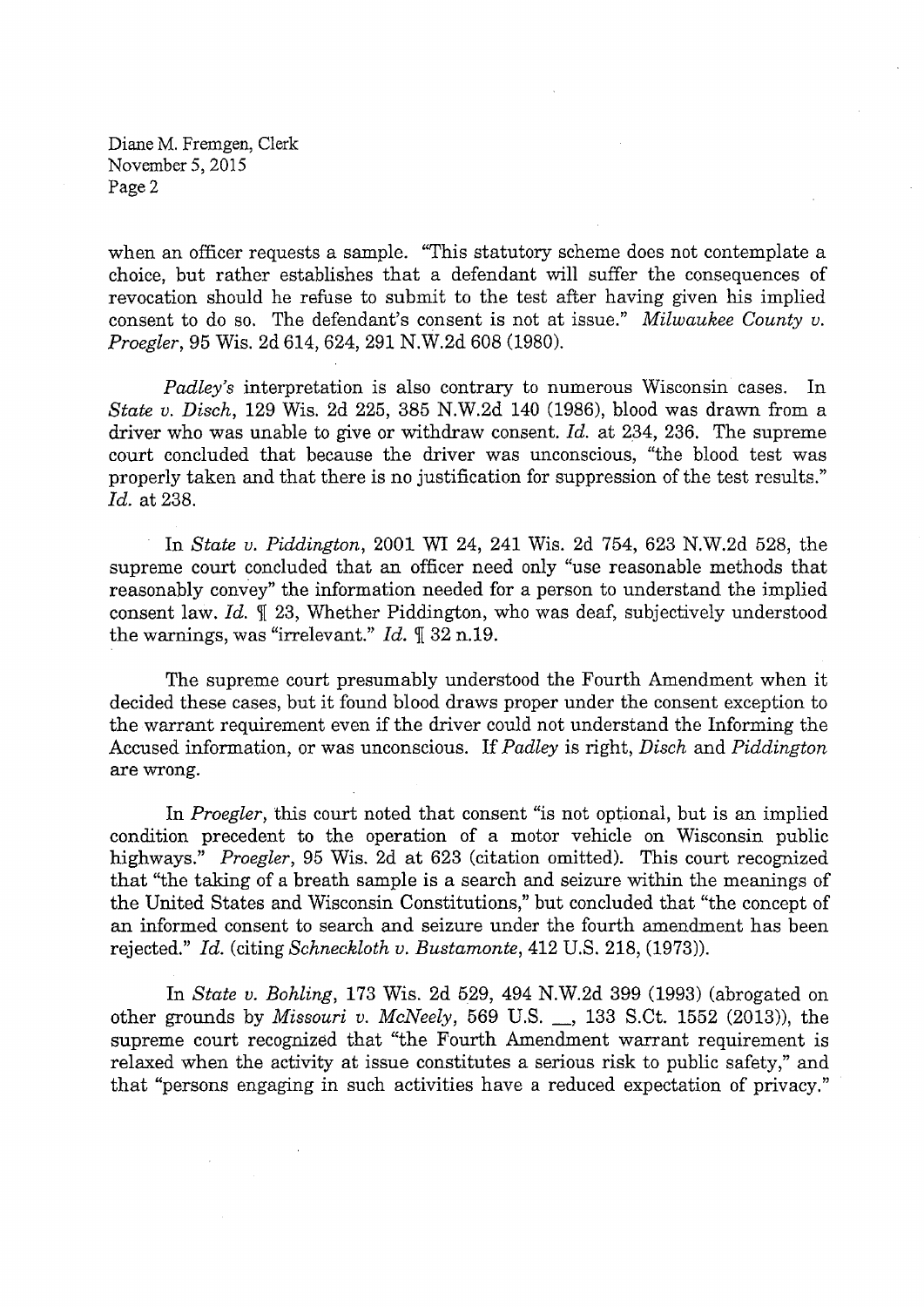Diane M. Fremgen, Clerk November 5,2015 Page 3

*Id.* at 540 (citing *Skinner v. Railway Executives' Assn.,* 489 U.S. 602, 627). The court explained:

Likewise, in the context of driving on public highways, public safety concerns reduce a driver's expectation of privacy. In fact, the Wisconsin legislature explicitly recognizes this reduced expectation of privacy. It has concluded that all drivers lawfully arrested for drunk driving have impliedly consented to blood sampling, sec. 343.305(2), Stats., and that warrantless blood samples may be taken from unconscious drivers based solely on probable cause. Section 343.305(3)(b), Stats.

## Id. at 541 (footnotes omitted).

In *State v. Wintlend,* 2002 WI App 314, 258 Wis. 2d 875, 655 N.W.2d 745, the defendant argued that his consent was coerced in violation of the Fourth Amendment, because the law "conditions receipt of one constitutional right (the right to travel) in return for the relinquishment of another constitutional right (the Fourth Amendment right to be free from governmental searches and seizures)." Id.  $\P\P$  1, 8. This court concluded that a person's implied consent is sufficient to authorize a search under the Fourth Amendment. *Id.* 11 8-19.

This court rejected Wintlend's argument that consent occurs when an officer reads the Informing the Accused form to a person, as "directly contrary to the specific language found in *Neitzel*," in which "our supreme court has declared that when a would-be motorist applies for and receives an operator's license, that person submits to the legislatively imposed condition that, upon being arrested for driving while under the influence, he or she consents to submit to the prescribed chemical tests." *Id.* 112 (citing *State v. Neitzel,* 95 Wis. 2d 191,193, 289 N.W.2d 828 (1980)).

This court concluded that "any would-be motorist applying for a motor vehicle license is not coerced, at that point in time, into making the decision to get a license conditioned on the promise that if arrested for drunk driving, the motorist agrees to take a test or lose the license. The choice is there. If the would-be motorist decides to dissent, he or she does not have to get a license to exercise the constitutional right to travel." *Id.*  $\llbracket$  13. The court noted that the same would apply if the law were interpreted as providing that "any time a person drives a motor vehicle on our highways, at that time, consent is obtained." *Id.*  $\text{\textsterling}16$ .

This court explained that the issue under the Fourth Amendment is whether the intrusion the implied consent law authorizes is independently reasonable.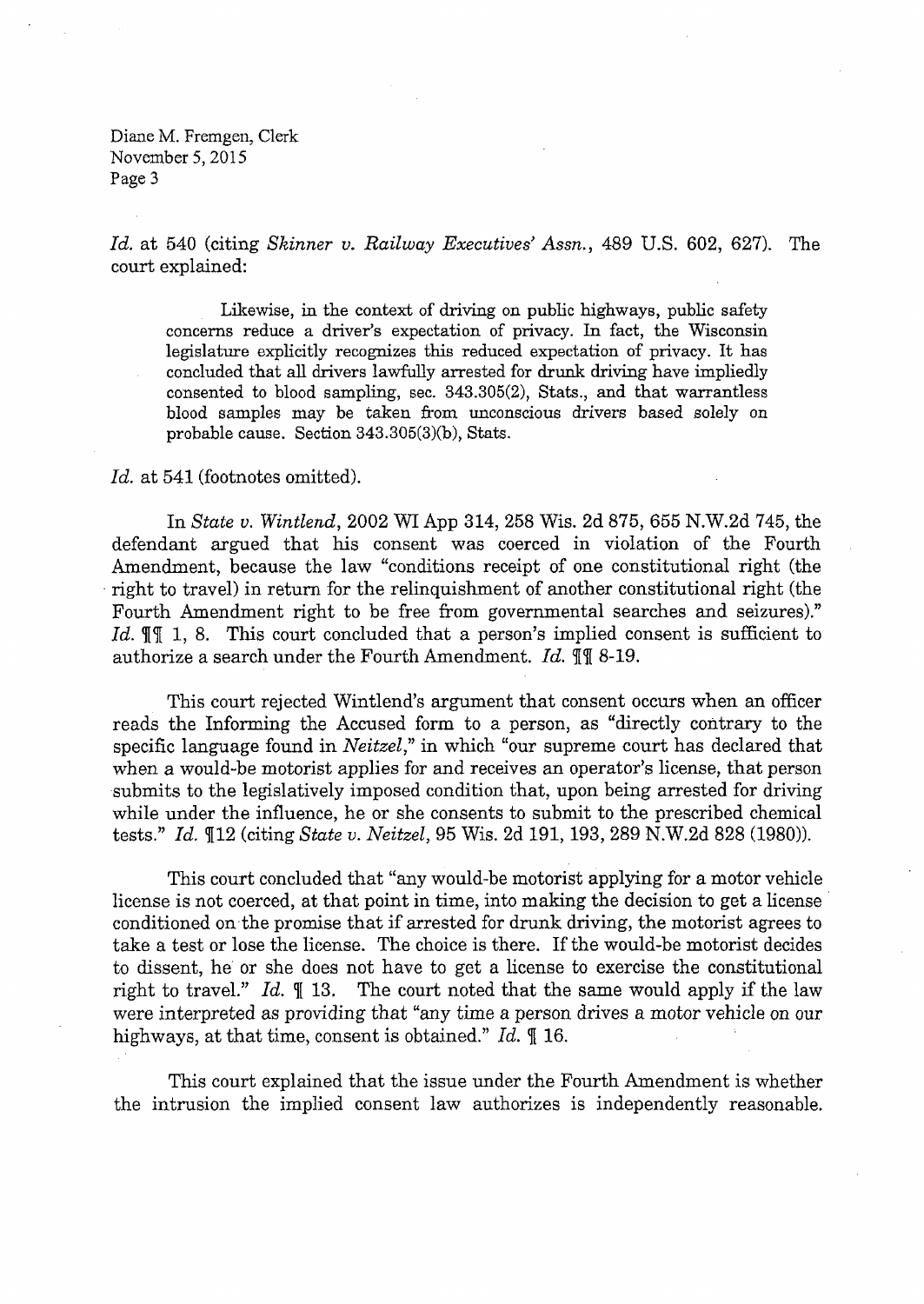Diane M. Fremgen, Clerk November 5,2015 Page 4

*Id.* I <sup>10</sup> (citing *Wyman v. James,* <sup>400</sup> U.S. 309, 318, <sup>91</sup> S.Ct. 381, <sup>27</sup> L.Ed.2d <sup>408</sup> (1971)). This court concluded that "there is a compelling need to get intoxicated drivers off the highways," and accordingly, "[t]he implied consent law is for <sup>a</sup> compelling purpose and is not overly intrusive. It is not unreasonable." *Id.* 18.

The State is aware of three states that have squarely addressed the constitutionality of "unconscious driver" provisions after *McNeely,* in which the Supreme Court considered "whether the natural metabolization of alcohol in the bloodstream presents a *per se* exigency that justifies an exception to the Fourth Amendment's warrant requirement for nonconsensual blood testing in all drunkdriving cases." *McNeely,* S.Ct. at 1556. The Court concluded "consistent with general Fourth Amendment principles, that exigency in this context must be determined case by case based on the totality of the circumstances." *Id.* 

Two states have found "unconscious driver" provisions unconstitutional. In *State v. Dawes,* 2015 WL 5036690 (Kan. Ct. App. Aug. 21, 2015), the court concluded that the provision creates a categorical exception to the warrant requirement, and "[ujnder *McNeely,* implied consent that was not revoked because the suspect was unconscious cannot do away with the warrant requirement for a blood draw." *Id.* at \*5.

In *Ruiz v State,* 2015 WL 5626252 (Tex. App. Aug. 27, 2015), the court found the "unconscious driver" provision unconstitutional because an unconscious driver "was unable to give his consent freely and voluntarily, or have the opportunity to revoke such consent." *Id.* at \*3.

This court should decline to follow *Dawes* or *Ruiz* because in each case, the court assessed "unconscious driver" provisions based in part on the courts' interpretation of *McNeely* as prohibiting all per se exceptions to the warrant requirement. *Dawes,* 2015 WL 5036690 at \* 5; *Ruiz,* 2015 WL 5626252 at \*4.

This court has recognized that '*McNeely* is [not] <sup>a</sup> consent case," and that it "say[s] nothing about the constitutionality of a statute that authorizes a law enforcement officer to require a driver to make a choice about consent." *Padley,* 354 N.W.2d at 575.

One State has upheld an "unconscious driver" provision, noting that the driver did not object to or resist <sup>a</sup> blood draw, and concluding that "[t]he fact that she was allegedly unconscious when the officer read her the advisory does not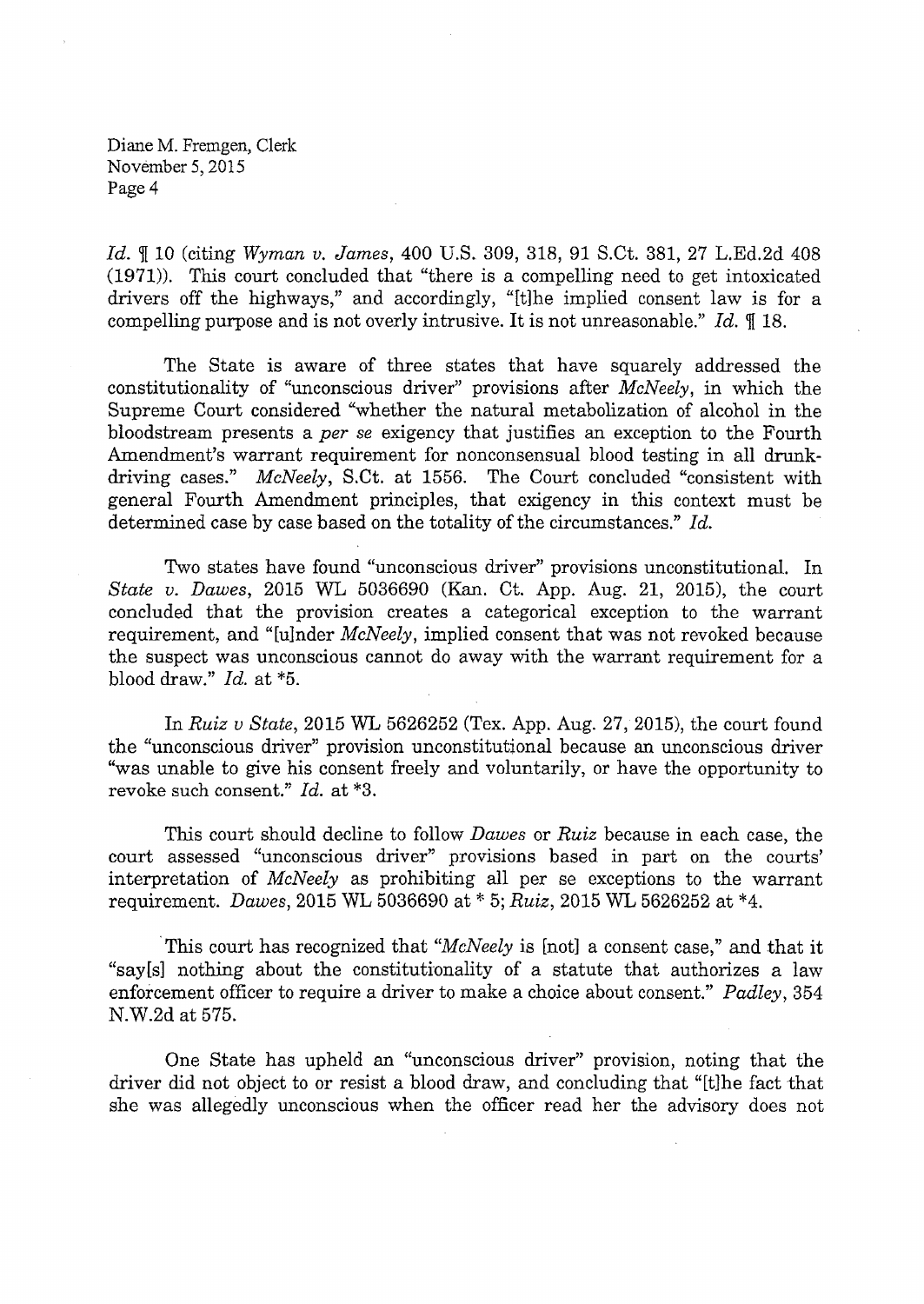Diane M. Fremgen, Clerk November 5, 2015 Page 5

effectively operate as a withdrawal of her consent. Therefore, [the driver's] statutorily implied consent was effective at the time of the warrantless blood draw as it was justified by Idaho's implied consent statute." *Bobeck v. Idaho Transp. Dept.,* 2015 WL 5602964 \*5 (Idaho Ct. App. Sept. 24, 2015); *Sims v. State,* 2015 WL 4997391 at \* 6 (Idaho Ct. App. Aug. 24, 2015).

The issue under the law is not consent, but whether a person withdraws the consent the person is deemed to have given. Because Wisconsin courts have upheld the constitutionality of the law understanding that this is the proper reading of the law, this court should reverse the circuit court's order that suppressed evidence and found  $§$  343.305(3)(ar) and (b) unconstitutional.

Sincerely,

Michael C. Sanders Assistant Attorney General

MCS:cjh

Mark Eisenberg Counsel for Defendant-Appellant c:

> Ismael Ozanne Dane County District Attorney